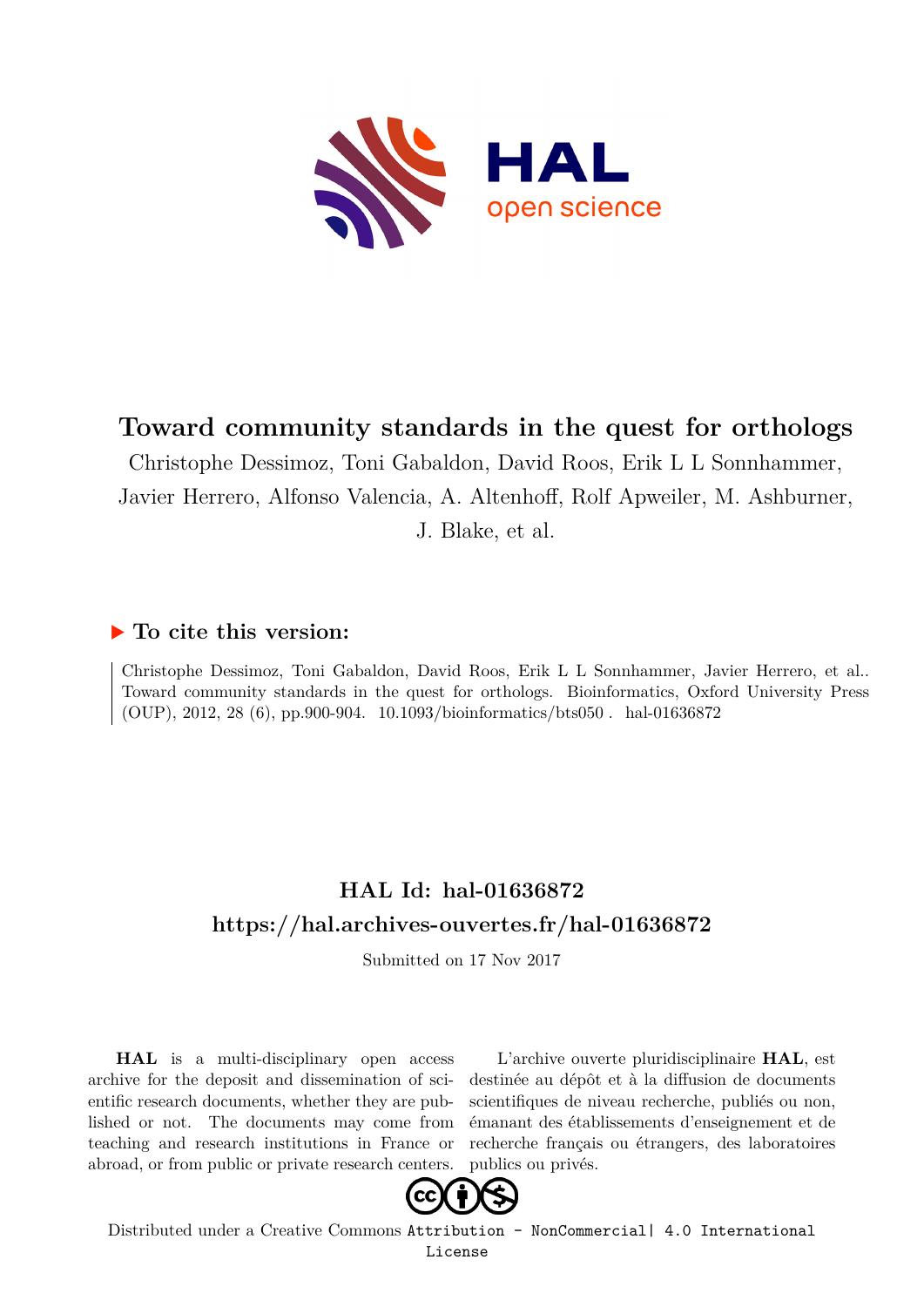Genome analysis **Advance Access publication February 12**, 2012

## **Toward community standards in the quest for orthologs**

Christophe Dessimoz<sup>1,\*</sup>, Toni Gabaldón<sup>2</sup>, David S. Roos<sup>3</sup>, Erik L. L. Sonnhammer<sup>4</sup>, Javier Herrero<sup>5</sup>; and the Quest for Orthologs Consortium<sup>+</sup>

<sup>1</sup>ETH Zurich and Swiss Institute of Bioinformatics, Universitätstrasse 6, 8092 Zürich, Switzerland, <sup>2</sup>Bioinformatics and Genomics Programme, Centre for Genomic Regulation (CRG), and UPF. Dr. Aiguader, 88, 08003 Barcelona, Spain, <sup>3</sup>Department of Biology and Penn Genome Frontiers Institute, University of Pennsylvania, Philadelphia, PA 19104, USA, 4Stockholm Bioinformatics Center, Swedish eScience Research Center, Department of Biochemistry and Biophysics, Stockholm University, Science for Life Laboratory, Box 1031, SE-17121 Solna, Sweden, <sup>5</sup>European Bioinformatics Institute, Wellcome Trust Genome Campus, Hinxton, Cambridge CB10 1SD, UK

Associate Editor: Alfonso Valencia

#### **ABSTRACT**

The identification of orthologs—genes pairs descended from a common ancestor through speciation, rather than duplication has emerged as an essential component of many bioinformatics applications, ranging from the annotation of new genomes to experimental target prioritization. Yet, the development and application of orthology inference methods is hampered by the lack of consensus on source proteomes, file formats and benchmarks. The second 'Quest for Orthologs' meeting brought together stakeholders from various communities to address these challenges. We report on achievements and outcomes of this meeting, focusing on topics of particular relevance to the research community at large. The Quest for Orthologs consortium is an open community that welcomes contributions from all researchers interested in orthology research and applications.

**Contact:** dessimoz@ebi.ac.uk

Received on September 27, 2011; revised on December 2, 2011; accepted on January 22, 2012

#### **1 INTRODUCTION**

The concepts of orthology and paralogy are central to comparative genomics. These terms were coined more than four decades ago (Fitch, 1970) to distinguish between two classes of gene homology: those descended from a common ancestor by virtue of a speciation event (orthologs) versus those that diverged by gene duplication (paralogs). This distinction permits accurate description of the complex evolutionary relationships within gene families including members distributed across multiple species. Detection of orthology and paralogy has become an essential component of diverse applications, including the reconstruction of evolutionary relationships across species (reviewed in Delsuc *et al.*, 2005), inference of functional gene properties (e.g. Chen and Jeong, 2000; Hofmann, 1998; Tatusov *et al.*, 1997), and identification and testing of proposed mechanisms of genome evolution (e.g. Mushegian and Koonin, 1996; Tatusov *et al.*, 1997). In today's context, with the number of fully sequenced genomes growing by the day, accurate

∗To whom correspondence should be addressed.

†The complete list of members of the Quest for Orthologs Consortium is provided in the Acknowledgement section.

and efficient inference of orthology has become an imperative. A plethora of computational methods have been developed for inferring orthologous relationships, many of which provide their predictions in form of web-accessible databases (reviewed in Alexeyenko *et al.*, 2006; Gabaldón, 2008; Koonin, 2005; Kristensen *et al.*, 2011).

In 2009, the first Quest for Orthologs meeting was organized to bring together scientists working in the fields of orthology inference, genome annotation and genome evolution to exchange ideas, tackle common challenges, aiming at removing barriers and redundancy (Gabaldón *et al.*, 2009). The main objectives identified were concerted effort toward standardized formats, datasets and benchmarks, and establishment of continuous communication channels including a mailing list, a website and a regular meeting.

Following the first Quest for Ortholog meeting in 2009, a second meeting was held in June 2011, bringing together 45 participants from 27 different institutions on 3 continents, representing >20 orthology databases (http://questfororthologs. org/orthology\_databases). The meeting was structured to include plenary sessions devoted to topics of general interest (reference datasets, orthology detection methodology, practical applications of orthology), and additional discussions focusing on benchmarking, standardized formats, alternative transcripts, ncRNA orthology, etc. In this letter, we summarize the discussions and specific outcomes of the meeting, as well as some of the most important achievements of the Quest for Orthologs community in the past 2 years.

#### **2 DEFINITIONS AND EVOLUTIONARY MODELS**

Orthology finds application in multiple, diverse research areas. Depending on the context, the reasons for identifying orthologous genes can vary considerably, sometimes driving the use of subtly differing definitions of orthology and its extension to groups of genes. Brigitte Boeckmann (Swiss Inst Bioinformatics, Geneva, Switzerland) and Christophe Dessimoz (ETH Zürich, Switzerland) reviewed the definitions and objectives of orthologous groups within a unifying framework and discussed the implications of these differences for the interpretation and benchmarking of ortholog databases (Boeckmann *et al.*, 2011). The need for clear evolutionary definitions is particularly acute for multidomain proteins, as their underlying coding sequences often have distinct, and even conflicting, evolutionary histories. In an attempt to salvage

© The Author(s) 2012. Published by Oxford University Press.

This is an Open Access article distributed under the terms of the Creative Commons Attribution Non-Commercial License (http://creativecommons.org/licenses/ by-nc/3.0), which permits unrestricted non-commercial use, distribution, and reproduction in any medium, provided the original work is properly cited.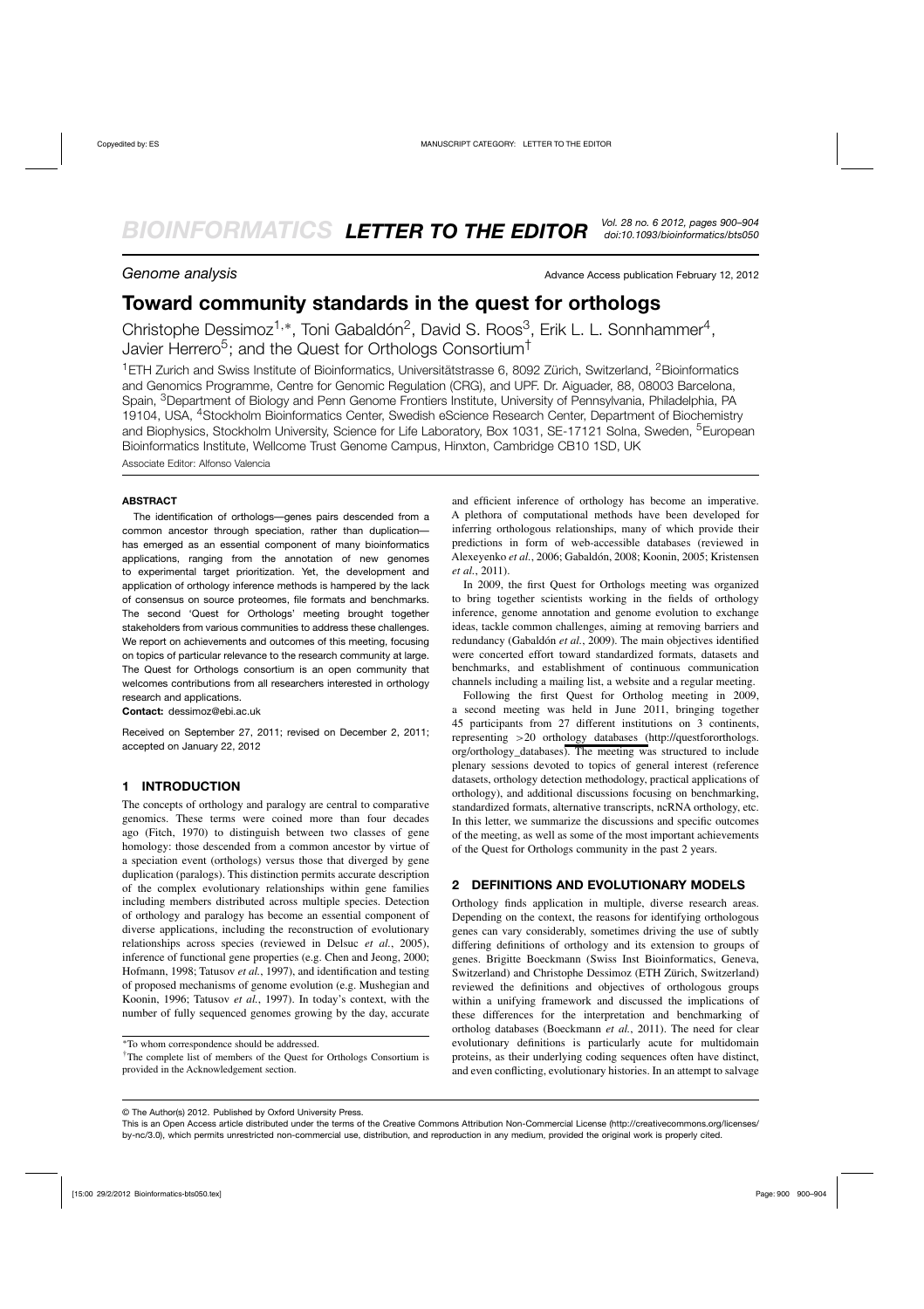the gene as the fundamental evolutionary unit, Dannie Durand (Carnegie Mellon University, Pittsburgh, USA) proposed a model of gene homology based on the genomic locus, not the constitutive nucleotides of the gene (Song *et al.*, 2008).

#### **3 DEBATING THE 'ORTHOLOG CONJECTURE'**

The 'ortholog conjecture'—that at a similar degree of sequence divergence, orthologs are generally more conserved in function than paralogs—has been a prevailing paradigm, originally supported by theory rather than empirical studies. At the previous Quest for Orthologs meeting, Bill Pearson (University Virginia, Charlottesville, USA) questioned the ortholog conjecture and contended that the sequence similarity be the primary determinant of functional conservation (Gabaldón *et al.*, 2009). Several studies have now been undertaken to compare the properties of orthologs versus paralogs, and generally appear to support the importance of distinguishing orthologs from paralogs.

Erik Sonnhammer (Stockholm University, Sweden) reported significant support for the ortholog conjecture based on conserved domain architecture (Forslund *et al.*, 2011) and intron positions (Henricson *et al.*, 2010). David Roos (University of Pennsylvania, Philadelphia, USA) showed that protein structure is significantly more conserved for orthologs than for paralogs, particularly within protein active sites. Indeed, it is even possible to quantify the importance of orthology, in terms of sequence conservation or RMSD, for structural modeling (Peterson *et al.*, 2009). Toni Gabaldón (Center for Genomic Regulation, Barcelona, Spain) and colleagues found that human–mouse orthologs exhibit more conserved tissue expression than paralogs of a similar age (Huerta-Cepas *et al.*, 2011). Similarly, Klaas Vandepoele (Ghent University, Belgium) reported that for 77% of orthologs between *Arabidopsis* and rice, the expression patterns were more highly conserved than the background distribution, and that expression patterns can also be used to tease out functional similarity even among in-paralogs (Movahedi *et al.*, 2011).

In other tests, however, orthologs were not found to be functionally more conserved than paralogs. Just days before the meeting, Nehrt *et al.* (2011) reported that Gene Ontology (GO) functional annotations (du Plessis *et al.*, 2011) may be less similar among orthologs than among paralogs, and that human– mouse co-expression data across tissues argues against the ortholog conjecture. Discussion at the meeting noted an inherent bias favoring conservation between homologs in the same species, which may inflate the scores of paralogs. Furthermore, using correlation coefficients as a measure of gene expression conservation may also cause problems (Pereira *et al.*, 2009). Overall, this discussion suggests that the debate remains far from being settled.

#### **4 INNOVATIONS IN ORTHOLOGY INFERENCE: INCREMENTAL METHODS AND META-METHODS**

Much of the meeting focused on innovations in orthology inference. One trend involves the application of incremental methods, minimizing the need to recompute results as new datasets are added. Ikuo Uchiyama (National Institute for Basic Biology, Okazaki, Japan) described how the Microbial Genome Database (MBGD) uses such an approach to cope with new genomes, and also

to identify orthologs in metagenomic samples (Uchiyama *et al.*, 2010). Likewise, the most recent release of the OrthoMCL database permits new genes (and even entire genomes) to be assigned to putative ortholog groups (Chen *et al.*, 2006). Ingo Ebersberger (CIBIV, Vienna, Austria) showed how an incremental approach based on hidden Markov models can be used to identify orthologs in EST libraries, which typically only cover a fraction of all genes (Ebersberger *et al.*, 2009), and Radek Szklarczyk (2012) introduced a new profile-based iterative procedures that pushes the boundaries of reliable homology detection and helps identify disease genes in human.

Another trend involves the application of meta-methods to integrate predictions from multiple datasets, combining their strengths so as to outperform any single underlying method. Michiel Van Bel (Ghent University, Belgium) presented an ensemble method intended to detect orthologs in plant species combining different orthology inference methods—a notorious challenge due to extensive whole genome duplication and paleopolyploidy. This concept lies at the heart of the PLAZA database (Proost *et al.*, 2009). Michael S. Livstone (Princeton University, USA) described how the P-POD database (Heinicke *et al.*, 2007) enables users to compare orthology and paralogy predictions from multiple homology inference methods on 12 reference genomes from the Gene Ontology Consortium (Reference Genome Group of the Gene Ontology Consortium, 2009). With MetaPhOrs, Gabaldón showed that combining the orthologs inferred from several large-scale phylogenetic resources is not only meaningful to increase the total number of predictions, but also to assess the accuracy based on the consistency across different sources (Pryszcz *et al.*, 2011).

#### **5 STANDARDS AND BENCHMARKING**

A primary motivation for this meeting has been to establish standards for efficient data exchange in the orthology community. Until now, virtually every ortholog database has used a different format, posing a major impediment for consumers of orthology data, including annotators and for comparative genomicists. Likewise, the source data for orthology analysis (proteomes) has used a variety of formats (mostly *ad hoc* variations of the Fasta format). To resolve these issues, a working group has developed XML-based formats for both sequence and orthology data (OrthoXML and SeqXML, respectively) (Schmitt *et al.*, 2011). These formats were endorsed by meeting participants, representing many orthology databases, and by the reference proteome project. Documentation and tools are available at http://OrthoXML.org and http://SeqXML.org.

Following on from suggestions at the previous meeting, the Quest for Orthologs 'Reference Proteomes' serves as a common dataset to compare orthology inference methods. Eleanor Stanley (EBI, Hinxton, UK) gave an overview of UniProt's commitment to curate this dataset. Meeting participants suggested that an annual release schedule would be appropriate, and should ensure that most methods are applied to a common and reasonably current dataset. Although driven by the need to benchmark ortholog detection algorithms against a common dataset, we anticipate that the reference proteome project will be useful beyond the orthology prediction community. For example, UniProt curators are eager to test how different ortholog predictions against a consistent dataset can be used to facilitate protein annotation. Complementing the reference proteome project, Raja Mazumder (Georgetown University, Washington,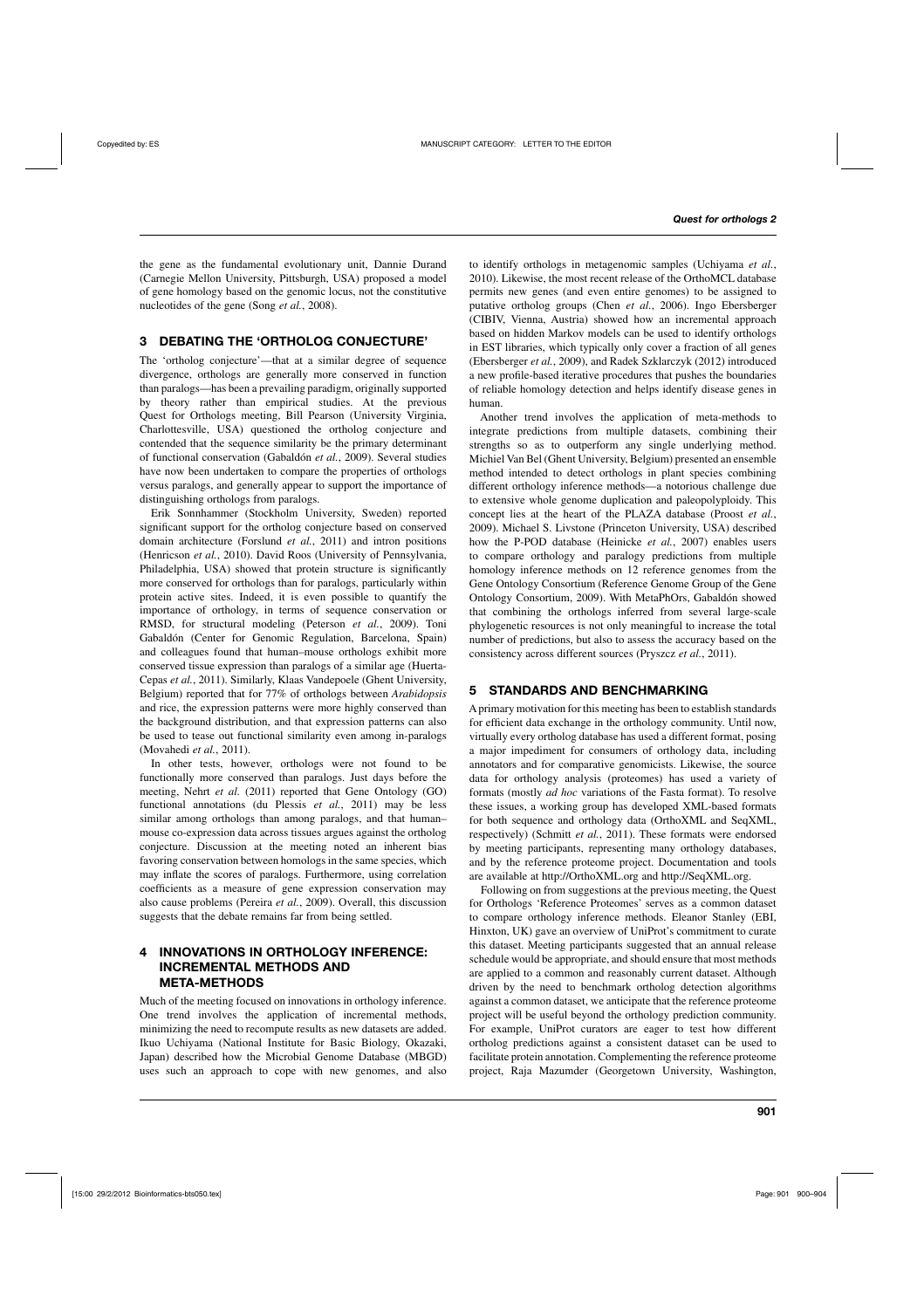USA) presented an automated approach to identify representative proteomes—relatively small subsets of all proteomes that capture most of the information available (Chen *et al.*, 2011).

The availability of standardized datasets should significantly ease the challenge of sourcing genomes faced by all providers of ortholog detection, and holds great promise for orthology inference benchmarking. Indeed, previous benchmarking studies have been forced to evaluate orthology predictions based on inconsistent datasets (Altenhoff and Dessimoz, 2009; Boeckmann *et al.*, 2011; Hulsen *et al.*, 2006; Trachana *et al.*, 2011), or have been limited to comparatively small datasets analyzed only by methods available as stand-alone programs (Chen *et al.*, 2007; Salichos and Rokas, 2011). Leveraging the Reference Proteomes, Adrian Altenhoff (ETH, Zürich, Switzerland) presented a web server prototype for orthology benchmarking. The service gathers predictions submitted by ortholog providers and runs a battery of tests, such as an assessment of how well the predictions satisfy a standard definition of orthology (Fitch, 1970), and a test assessing accuracy in predicting GO function annotations (du Plessis *et al.*, 2011).

#### **6 FUNCTIONAL PREDICTIONS**

One of the chief benefits of ortholog group assignment is the potential for inferring putative function—particularly as new sequencing methodologies make it increasingly possible to assemble genomes and define genes from species where experimental data is lacking. Such computational inference can be risky, however, as the accuracy of existing annotations is often unknown, particularly for electronically assigned annotations, leading to rampant *in silico* propagation of errors (Gilks *et al.*, 2002). Paul Thomas (USC, Los Angeles, USA) outlined activities of the Gene Ontology (GO) Reference Genomes Project (Reference Genome Group of the Gene Ontology Consortium, 2009), and described a pilot project assigning GO terms to internal nodes of a reference tree (Gaudet *et al.*, 2011). Incorporating a concept of evolutionary breadth (and confidence) into the annotation process would greatly enhance the specificity of orthology-based inference. Nives Škunca (ETH, Zürich, Switzerland) reported an innovative effort to estimate the quality of electronic GO annotations, by tracking changes in stability, coverage and specificity over time. This study suggests a strategy for identifying high confidence electronic annotations that can be relied upon for transitive inference. The availability of a web-based platform for comparing the performance of orthology detection methods (see above) should greatly facilitate the assessment of functional prediction performance. In addition, the development of a curated catalog of ortholog genes with similar function, using experimental data, such as RNAi, expression data or mutant phenotype, would be a useful resource and could improve functional prediction.

#### **7 ADDITIONAL TOPICS**

Homology prediction based on similarity is a prerequisite for many orthology prediction methods, and a workshop was held to discuss current approaches and upcoming challenges in assessing sequence similarity. Much discussion was devoted to the need for more realistic models of sequence evolution, which would enable the proper assessment of what level of similarity is expected for two evolutionary related sequences. Tina Koestler (CIBIV,

Vienna, Austria) and Jean-Baka Domelevo (LIRMM, Montpellier, France) presented profile-based models of evolution, taking into account particularities of functional or structural regions of protein sequences. Further discussions stressed the necessity of elucidating the mode of evolution of multidomain proteins, particularly in the context of domain rearrangements. In a different take on homology inference, Vincent Miele (LBBE, Lyon, France) reported new methodology to identify robust homologous groups from the structure of similarity networks.

Orthology inference has been traditionally focused on the study of protein coding genes, but there is increasing interest in applying similar analyses to non-coding RNAs (ncRNAs). For example, both Ensembl (Flicek *et al.*, 2011) and miROrtho (Gerlach *et al.*, 2009) have started to provide orthology predictions for a subset of ncRNAs, largely based on synteny. Most of the discussion centered on the difficulties in use of phylogenetic methods for the analysis of ncRNAs: phylogenetic models used for protein coding genes usually assume that sites evolve independently, but ncRNAs often violate this assumption, owing to the importance of secondary structure conservation. Several models specifically developed for RNA sequences have been implemented in phylogenetic packages [e.g. PHASE (Gowri-Shankar and Rattray, 2007) or RAxML (Stamatakis, 2006)], but these models are not widely known. Other limitations hindering phylogenetic study of ncRNAs, include the difficulty in reliably detecting these genes. The RFam database (Gardner *et al.*, 2011) contains a high-quality set of ncRNA families, but its scope is limited to families for which an expert multiple alignment is available. A central repository for RNA sequences has been recently proposed (Bateman *et al.*, 2011) and we see this as important for boosting interest and helping to drive evolutionary studies on RNA sequences.

### **8 ACHIEVEMENTS AND OUTLOOK**

The disparate but interconnected communities represented at this meeting have taken an important step toward better understanding one another. Inferring orthology is a non-trivial task, for many reasons. There are certainly significant computational and algorithmic challenges, but at a more basic level, differing applications driving the quest for orthologs has led to differing definitions of orthology (particularly with respect to subcategories, such as in-paralogs or co-orthologs), the use of different source datasets and different metrics for evaluating performance. The most important achievement to emerge from the Quest for Orthologs effort thus far is a series of consensus agreements, on:

- reference proteome datasets, including a minimal set suggested for benchmarking ortholog detection algorithms, and a larger set, greatly facilitating data sourcing;
- data exchange formats, including OrthoXML and SeqXML; and
- an analysis platform providing for comparison of developersupplied ortholog calls using diverse metrics (include metrics supplied by users and developers).

The many different uses of orthology detection ensure that there will continue to be a multitude of useful algorithms. Some will be optimized for computational efficiency and/or scalability. Some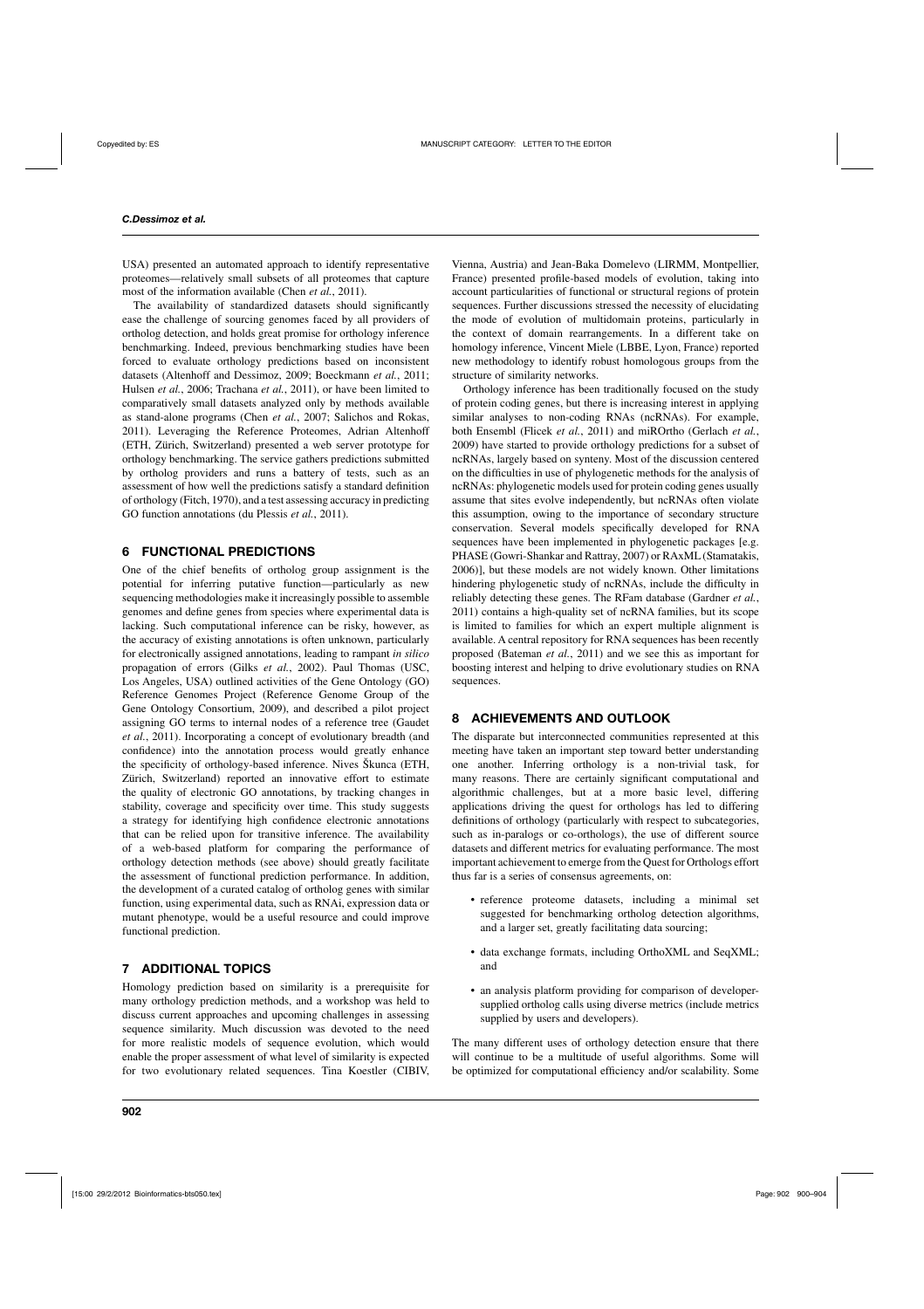will focus on specific phylogenetic groups, which may be highly homogenous or relatively diverse, may or may not exhibit synteny and may include introns or operons, etc. Still other methods will be tailored to handle multidomain proteins, alternative transcription units, metagenomics data, etc. (Dessimoz, 2011).

The availability of reference datasets permits all groups to use the same proteomes, while also minimizing the effort to source the raw data. The OrthoXML format allows predictions to be exchanged efficiently, and the benchmarking platform permits consistent assessment of the results. One of the highlights of the June 2011 meeting was the discussion of orthology prediction methods—a discussion that could only take place because different algorithms were applied to the same source data. Proposed benchmarks are publicly accessible from the Quest for Orthologs portal (http://questfororthologs.org), in order to encourage other researchers to use this platform.

It will be exciting to see the progress of Quest for Orthologs initiatives over the coming years—the next meeting is tentatively scheduled for 2013. In the meantime, the reference proteomes will be updated and enlarged to sample taxonomic space, and the benchmarking service will be made publicly available. We invite all interested parties to join the orthology community, using the contacts available at the aforementioned Quest for Orthologs portal.

#### **ACKNOWLEDGEMENTS**

We are grateful to the European Science Foundation (Program on Frontiers of Functional Genomics) for their financial support, which made this meeting possible. We also thank the EBI, and Alison Barker in particular, for the organizational support. DSR and the OrthoMCL database are funded, in part, by a Bioinformatics Resource Center contract from the US NIH (HHSN266200400037C). Members of the Quest for Orthologs Consortium: Adrian Altenhoff, Rolf Apweiler, Michael Ashburner, Judith Blake, Brigitte Boeckmann, Alan Bridge, Elspeth Bruford, Mike Cherry, Matthieu Conte, Durand Dannie, Ruchira Datta, Christophe Dessimoz, Jean-Baka Domelevo Entfellner, Ingo Ebersberger, Toni Gabaldón, Michael Galperin, Javier Herrero, Jacob Joseph, Tina Koestler, Evgenia Kriventseva, Odile Lecompte, Jack Leunissen, Suzanna Lewis, Benjamin Linard, Michael S. Livstone, Hui-Chun Lu, Maria Martin, Raja Mazumder, David Messina, Vincent Miele, Matthieu Muffato, Guy Perrière, Marco Punta, David Roos, Mathieu Rouard, Thomas Schmitt, Fabian Schreiber, Alan Silva, Kimmen Sjölander, Nives Škunca, Erik Sonnhammer, Eleanor Stanley, Radek Szklarczyk, Paul Thomas, Ikuo Uchiyama, Michiel Van Bel, Klaas Vandepoele, Albert J. Vilella, Andrew Yates and Evgeny Zdobnov.

*Funding*: Open access charges were funded through the meeting registration fees.

*Conflict of Interest*: none declared.

#### **REFERENCES**

- Alexeyenko,A. *et al.* (2006) Overview and comparison of ortholog databases. *Drug Discov Today*, **3**, 137–143.
- Altenhoff,A.M. and Dessimoz,C. (2009) Phylogenetic and functional assessment of orthologs inference projects and methods. *PLoS Comput. Biol.*, **5**, e1000262.
- Bateman,A. *et al.* (2011) RNAcentral: a vision for an international database of RNA sequences. *RNA*, **17**, 1941–1946.
- Boeckmann,B. *et al.* (2011) Conceptual framework and pilot study to benchmark phylogenomic databases based on reference gene trees. *Brief. Bioinform.*, **12**, 423–435.
- Chen,R. and Jeong,S. (2000) Functional prediction: identification of protein orthologs and paralogs. *Protein Sci.*, **9**, 2344–2353.
- Chen,F. *et al.* (2006) OrthoMCL-DB: querying a comprehensive multi-species collection of ortholog groups. *Nucleic Acids Res.*, **34**, D363–D368.
- Chen,F. *et al.* (2007) Assessing performance of orthology detection strategies applied to eukaryotic genomes. *PLoS One*, **2**, e383.
- Chen,C. *et al.* (2011) Representative proteomes: a stable, scalable and unbiased proteome set for sequence analysis and functional annotation. *PLoS One*, **6**, e18910.
- Delsuc,F. *et al.* (2005) Phylogenomics and the reconstruction of the tree of life. *Nat. Rev. Genet.*, **6**, 361–375.
- Dessimoz,C. (2011) Editorial: orthology and applications. *Brief. Bioinform.*, **12**, 375–376.
- du Plessis,L. *et al.* (2011) The what, where, how and why of gene ontology–a primer for bioinformaticians. *Brief. Bioinform.*, **12**, 723–735.
- Ebersberger,I. *et al.* (2009) HaMStR: Profile hidden markov model based search for orthologs in ESTs. *BMC Evol. Biol.*, **9**, 157.
- Fitch,W. (1970) Distinguishing homologous from analogous proteins. *Syst. Zool.*, **19**, 99–113.
- Flicek,P. *et al.* (2011) Ensembl 2011. *Nucleic Acids Res.*, **39**, D800–D806.
- Forslund,K. *et al.* (2011) Domain architecture conservation in orthologs. *BMC Bioinformatics*, **12**, 326.
- Gabaldón,T. (2008) Large-scale assignment of orthology: back to phylogenetics? *Genome Biol.*, **9**, 235.
- Gabaldón,T. *et al.* (2009) Joining forces in the quest for orthologs. *Genome Biol.*, **10**, 403.
- Gardner,P.P. *et al.* (2011) Rfam: Wikipedia, clans and the "decimal" release. *Nucleic Acids Res.*, **39**, D141–D145.
- Gaudet,P. *et al.* (2011) Phylogenetic-based propagation of functional annotations within the Gene Ontology consortium. *Brief. Bioinform.*, **12**, 449–462.
- Gerlach,D. *et al.* (2009) miROrtho: computational survey of microRNA genes. *Nucleic Acids Res.*, **37**, D111–117.
- Gilks,W.R. *et al.* (2002) Modeling the percolation of annotation errors in a database of protein sequences. *Bioinformatics*, **18**, 1641–1649.
- Gowri-Shankar,V. and Rattray,M. (2007) A reversible jump method for bayesian phylogenetic inference with a nonhomogeneous substitution model. *Mol. Biol. Evol.*, **24**, 1286–1299.
- Heinicke, S. et al. (2007) The Princeton Protein Orthology Database (P-POD): a comparative genomics analysis tool for biologists. *PLoS One*, **2**, e766.
- Henricson,A. *et al.* (2010) Orthology confers intron position conservation. *BMC Genomics*, **11**, 412.
- Hofmann,K. (1998) Protein classification and functional assignment. *Trends Guide Bioinformatics*, 18–21.
- Huerta-Cepas J. *et al.* (2011) Evidence for short-time divergence and long-time conservation of tissue-specific expression after gene duplication. *Brief. Bioinform.*, **12**, 442–448.
- Hulsen, T. et al. (2006) Benchmarking ortholog identification methods using functional genomics data. *Genome Biol.*, **7**, R31.
- Koonin,E.V. (2005) Orthologs, paralogs, and evolutionary genomics. *Annu. Rev. Genet.*, **39**, 309–338.
- Kristensen, D.M. *et al.* (2011) Computational methods for Gene Orthology inference. *Brief. Bioinform.*, **12**, 379–391.
- Movahedi,S. *et al.* (2011) Comparative network analysis reveals that tissue specificity and gene function are important factors influencing the mode of expression evolution in arabidopsis and rice. *Plant Physiol.*, **156**, 1316–1330.
- Mushegian,A.R. and Koonin,E.V. (1996) A minimal gene set for cellular life derived by comparison of complete bacterial genomes. *Proc. Natl Acad. Sci. USA*, **93**, 10268–10273.
- Nehrt, N.L. *et al.* (2011) Testing the ortholog conjecture with comparative functional genomic data from mammals. *PLoS Comput. Biol.*, **7**, e1002073.
- Pereira, V. *et al.* (2009) A problem with the correlation coefficient as a measure of gene expression divergence. *Genetics*, **183**, 1597–1600.
- Peterson,M.E. *et al.* (2009) Evolutionary constraints on structural similarity in orthologs and paralogs. *Protein Sci.*, **18**, 1306–1315.
- Proost,S. *et al.* (2009) PLAZA: a comparative genomics resource to study gene and genome evolution in plants. *Plant Cell*, **21**, 3718–3731.